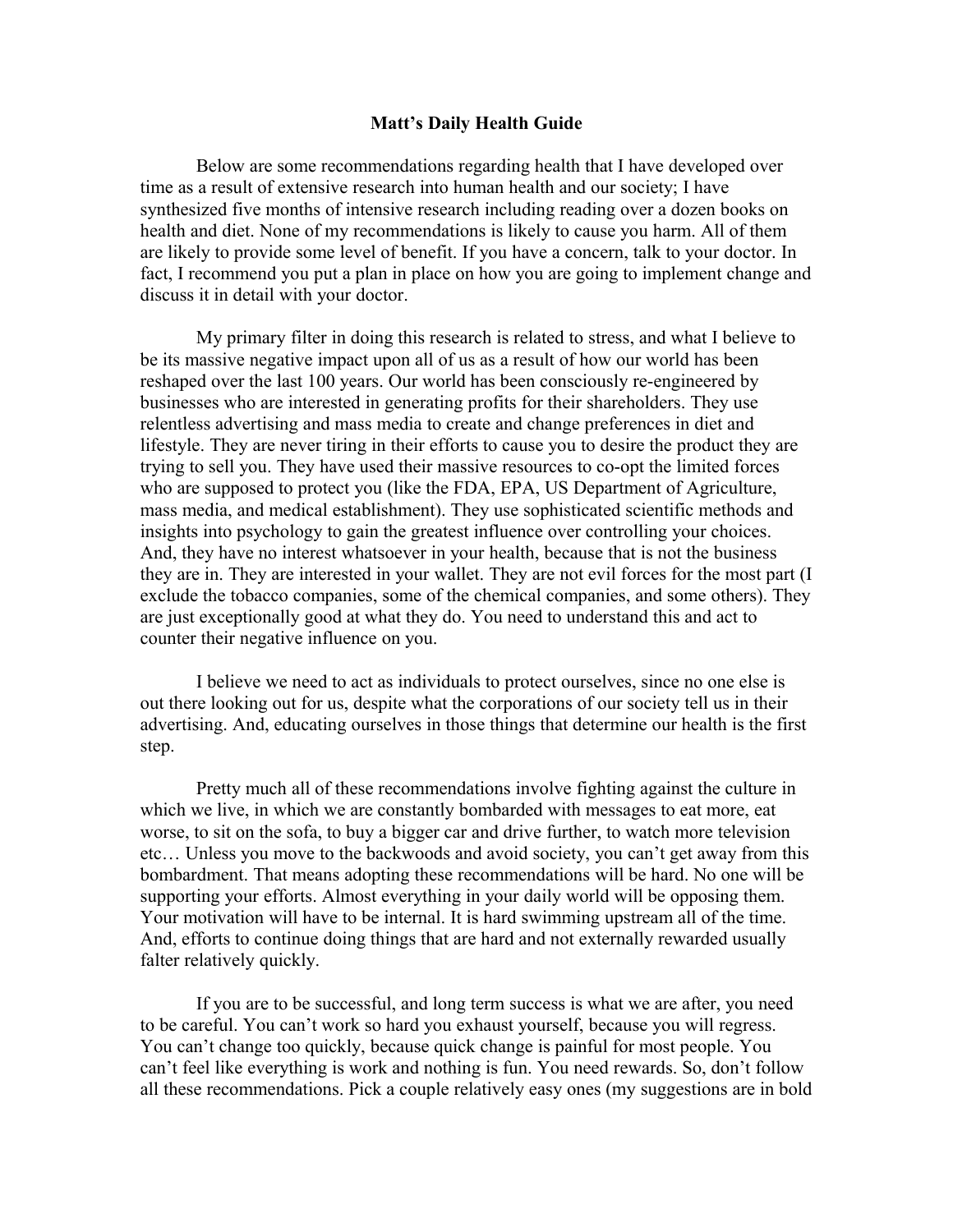below). Implement them and feel satisfied that positive change is occurring and that the changes are integrated into your lifestyle. Then, pick a couple more. Work to gradually shape your habits and patterns in a more healthy direction. Be cognizant of the media messages you are subjected to and the influence they are having over you. Be cognizant of your stress level, and the changes in your behaviors that occur as a result of this stress. Have some fun with this. Knowledge is power.

# **Diet**

## **General Rules Concerning Food Consumption**

### Foods to Eat

- **Eat a diet that consists largely of whole foods, foods that have been minimally processed.** Avoid foods served in boxes, in fast food restaurants, and from vending machines. Avoid the aisles in the middle of the grocery store, which is where the highly processed, high profit foods are located that are marketed so intensively by the food industry. Also, avoid foods that need a marketing campaign to overcome our body's wisdom in order to get us to eat them.

When you eat a food, make sure you get both the energy and the nutrients. With apples, eat a small apple and eat the skin; the white interior is the energy, the skin contains the nutrients. Big apples are profitable when sold by the pound, which is why they have gotten so big. With grains, eat the starchy inner meat (energy), but also the bran, the germ, and the rest of the grain (fiber and nutrients). With orange juice, get juice with high pulp quantity – the pulp has great nutrients and slows digestion. When eating a whole orange, eat some of the white stuff (which has extremely high levels of beneficial nutrients), and grind off some of the peel as well. Peel is incredibly good for you but needs to be washed thoroughly; it is great in salads, stir fries, and lots of other dishes. Industrialized foods contain almost always just the energy, and none of the nutrients, and are a huge contributor to obesity and chronic disease.

- **Eat a diet high in vegetables and fruits, whole grains, lean meats and eggs, and seeds and nuts**. This will ensure a diet containing a mix of complex (whole) carbohydrates, fats and proteins. These are all essential for health. Eat greater amounts of vegetables and whole grains, and moderate your intake of meats and fats. The combination of these food stuffs provides for better overall use of nutrients. For instance, many benefits of vegetables are lost if fat is not available to help the fat soluble nutrients be absorbed. So, add some avocado to your salad, and olive oil to your stir fry. Also, carbohydrates, even in whole grains, are absorbed too fast if fats and proteins are not present to slow down digestion. Whole grains should contain 6 grams of fiber per serving.

Eat foods that are widely varied in colors. Most of the colors in plant based foods are phyto (plant based) nutrients that are tremendously beneficial and often have very strong antioxidant effects. Eat the skins of plants because the antioxidants are concentrated in the skin of the plant; that is where the plant interacts with oxygen in the air.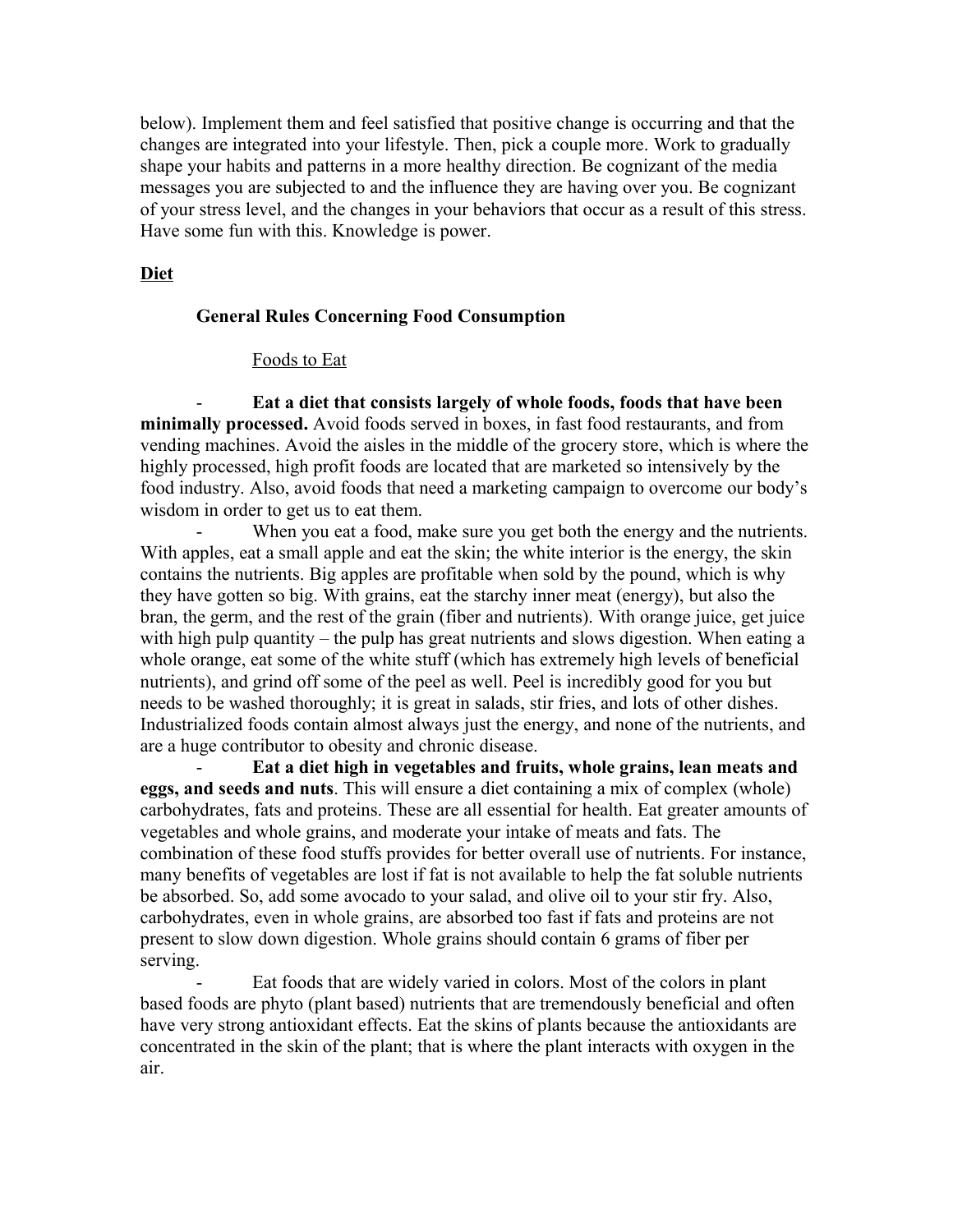- **Eat organic, non industrialized animal products whenever possible**. Try to find grass fed meat; even many supermarkets carry it. Range fed cows will have 500% less saturated fat that feed lot raised cow. Eat eggs from animals that were served grass if possible. Drink organic milk. Avoid animal products from animals that were grown industrially (almost all of the foods you will find in a normal supermarket), having survived exclusively on corn, antibiotics, steroids, and hormones (Corn fed cows grow three to four times faster than grass fed ones, which is why almost all cows are corn fed, even though the animals are diseased and would die but for the unnatural supports). Industrialized agriculture creates toxic animals – imagine your health if you ate nothing but corn, every day, which is increasingly becoming true (see below). Industrialized animal product are extremely high in saturated fats (fats solid at room temperature), which are the fats which lead to much cardiovascular disease, largely because they make your platelets sticky, which leads to clots and plaques. Chicken and turkey are low in fat (thus, less saturated fats). Beef (corn fed) and especially pork are very high in fat.

**Eat organic vegetables and fruits whenever possible**. Try to avoid pesticides and other products of modern agriculture. It is difficult to prove scientifically that organic foods are healthier than foods produced conventionally. What you can prove easily, with the help of a mass spectrometer, is that organic foods contain little or no pesticide residues – the traces of carcinogens, neurotoxins, and endocrine disruptors now routinely found in conventional produce. However, it is hard to prove that the relatively low levels of these toxins in our foods will make us sick. But, that does not mean that those poisons are not making us sick. And, it is prudent to assume that they might be contributing to us being sick (since most of us suffer from chronic diseases that were not present in large quantities prior to industrialized agriculture – like allergies, autoimmune diseases, and heart disease) and avoid them. Remarkably little research has been done to assess the effects of regular exposure to the levels of organophosphate pesticide or growth hormone that the government deems tolerable in our foods.<sup>[1](#page-2-0)</sup>

Seek out foods that contain omega 3 fatty acids. Animal sources are primarily cold water, oily fishes, such as salmon, trout, tuna, mackerel, sardines and a few others. The main plant sources are dark leafy vegetables, some sea weeds, a few kinds of nuts like walnuts, and a few oils, primarily flax and hemp oils. Canola oil has limited amounts of omega 3 oils. Also, grass fed animals are relatively rich sources of omega 3's, as they have eaten the dark leafy vegetables. Buy some flax oil (found on the internet) and use it in salads, as a substitute for butter on bread, and in any non-cooking use that you would use olive oil for. Flax oil is the best source of omega 3 fatty acids available. Do not cook with flax oil. It turns rancid quickly when exposed to light, heat, and oxygen. It should come in small quantities, in dark bottles, and should be stored in the fridge. Even then, it will only be good for about 6 weeks. This is the reason it has been removed from our diet by a food industry that values shelf life over health.

In addition to flax oil, use virgin or extra virgin olive oil for salads, vegetables, dipping and otherwise when you need oils (a 50/50 mix of these oils is healthy and tasty). Virgin/extra virgin olive oil is the only unrefined oil commercially available. Corn, canola, sunflower, safflower and other oils are processed oils. The processors typically use petrochemical based solvents to help get the oil out, leaving toxic residues in the oils. Also, all of the impurities are removed. Unfortunately for us, these

<span id="page-2-0"></span><sup>&</sup>lt;sup>1</sup> The Omnivore's Dilemma, p. 177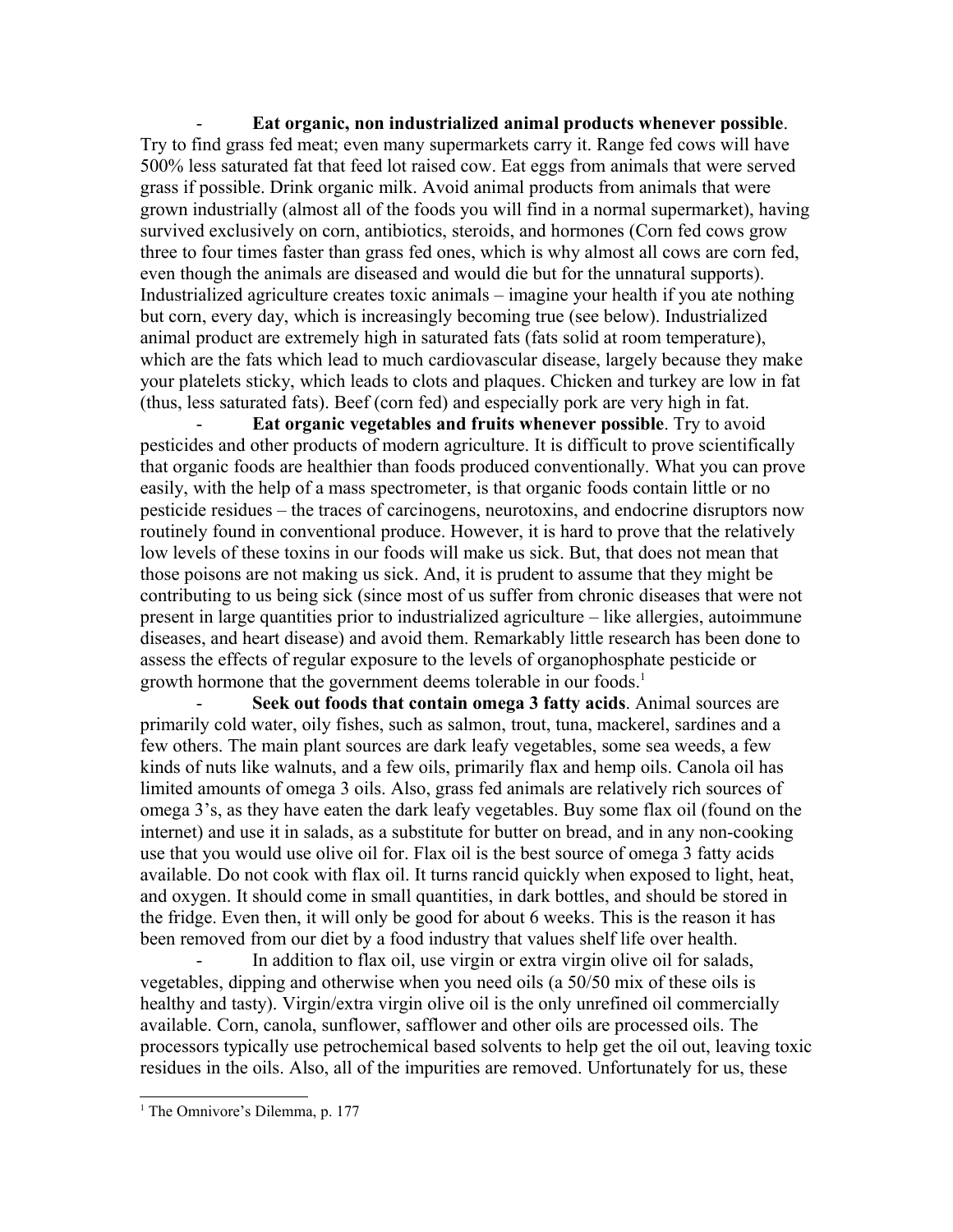impurities are the materials that are good in the oils, the vitamin E and A that stabilize the oil and the phytonutrients that help us digest and use the oil. Note: don't cook food at high temperatures with olive oil (it is more stable than flax oil, but still unstable), use butter or another saturated fat instead – olive oil, and other unsaturated oils (liquid at room temperature), turns rancid and toxic quickly under high heat. If you want to wok with olive oil, add some water first. The boiling water keeps the oil temperature down to 212 degrees, which is below when olive oil goes rancid.

Learn about, and eat corn, as it is supposed to be eaten. First, corn is not a vegetable – it is a high energy, whole grain, when served whole. Having a meal of steak, potatoes, and corn, means you ate no vegetables and two starches. Second, eat corn whole. As a whole food, corn is an excellent source of carbohydrates. When broken down into its component parts, like the high fructose corn syrup in sodas, corn is toxic to you. Most packaged foods contain large quantities of fractionated corn, whether in baking soda, or partially hydrogenated corn oil, or corn starch, or xanthum gum, or dozens of other forms.

Eat sprouts. Bean, broccoli, and other sprouts are spectacularly good for you. They often contain as many beneficial phytonutrients as the full grown foods, but at much higher densities.

- Some particularly good foods to eat, per SuperFoods RX:
	- Spinach (and dark leafy vegetables like Romaine lettuce)
	- Salmon (and other oily fishes like trout)
	- Blueberries (and other small, dark, colorful berries)
	- Broccoli (and cruciferous vegetables like cabbage)
	- Turkey (and other lean birds)
	- Oats
	- Yogurt (with live active cultures)
	- Tomatoes (eat them both raw and cooked)
	- Oranges (and other citrus fruits)
	- Soy
	- Tea (green is the best; black tea is fine)
	- Walnuts (and almonds, cashews, pecans, sunflower seeds etc...)
	- Pumpkin

### Foods to Avoid

- **Avoid white bread, white pasta, white rice, and any other highly refined carbohydrates. If you do eat them, combine them in the same meal with other foods that contain fiber, fat, and protein.** The naked sugars from simple sugars and starches (sugar stacked together) are a huge component of obesity and Type 2 diabetes. Naked sugars are digested extremely quickly, leading to dramatic spikes in blood sugar levels, which cause the pancreas to dump large amounts in insulin into the bloodstream to protect against sugar toxicity. This sequence, repeated tens of thousands of times, leads to pancreatic exhaustion – type 2 diabetes.

- **Avoid sugar. Sugar is even worse for us than refined carbohydrates.** And, our bodies did not evolve in an environment when sugar was plentiful. Our bodies love sugar, an extremely energy dense substance, precisely because it was so scarce in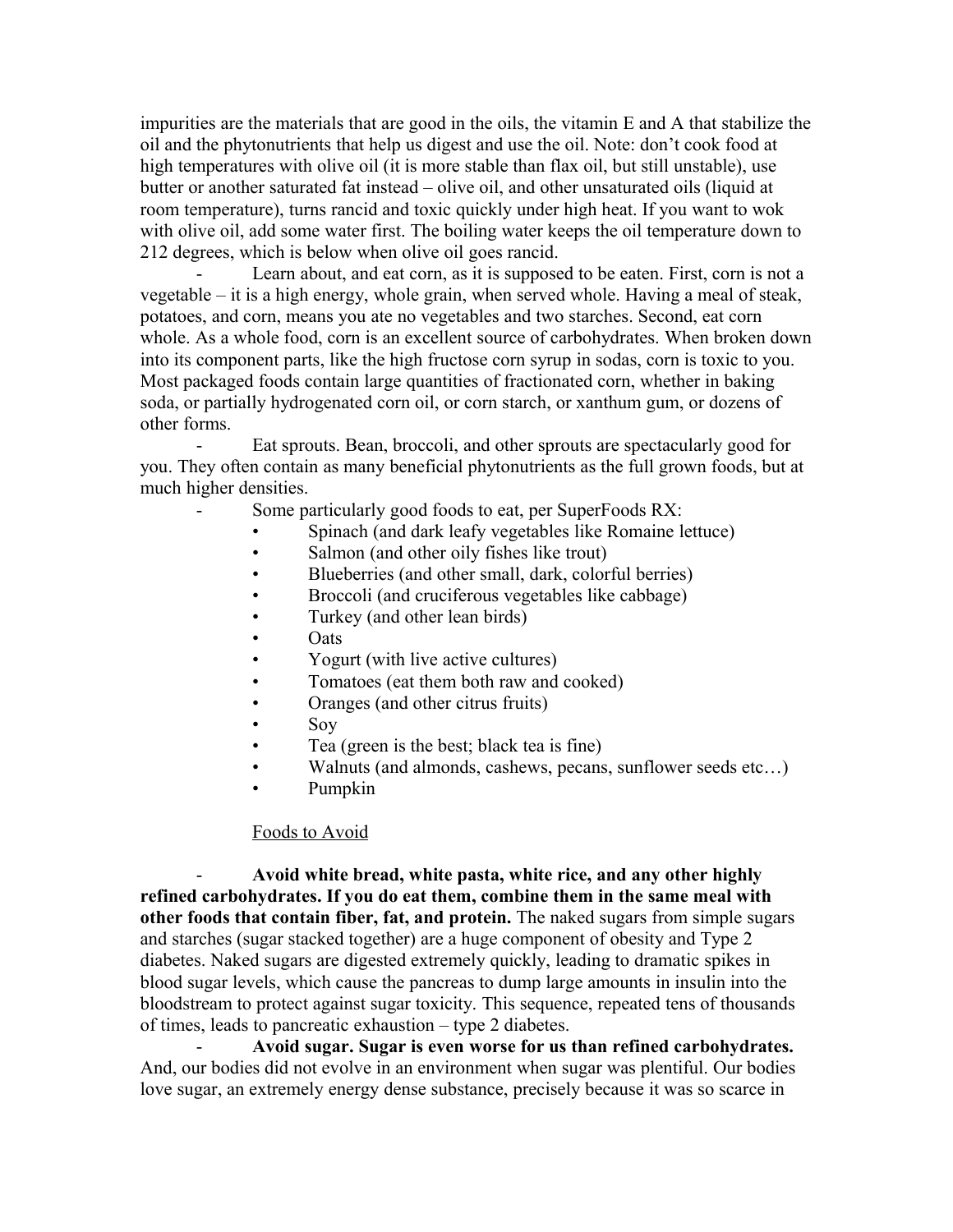our food deprived history; thus its toxicity did not result in an evolutionary adaptation. We did not evolve to learn how to not eat sugar, when it is readily available. Think of a child's first bite of birthday cake and the intensity of their lust for that cake after their first taste. This poor control continues with us as we age, and is used against us by the food industry who wants to move as much food as is possible – they load everything with sugar, whether ketchup, or cereal, or salad dressing. Avoid donuts, candies, cakes, flavored coffees, muffins, and other sources of naked sugar whenever possible. When you break down and snack occasionally (and don't feel guilty for doing so once in a while or you will give up on this), have a cupcake, not a cake.

- **Avoid, or minimize consumption of, drinks containing high fructose corn syrup or sugar, including sodas, fruit drinks, sports drinks, and energy drinks**. Any drink that comes from a vending machine that is not water is bad for you. 30 years ago, the average size of a coke was 8 ounces. Now, it is 20 ounces or larger. This is a ploy by the beverage industry to sell more soda, at your expense. Go back to 8 ounce servings, when you just need such a beverage. And, add ice at the soda fountain, lots of it. Water ice displaces volume of soft drink. Also, fruit drink is not fruit. Fruit drink was developed by the beverage industry when the government told them they had to develop healthier beverages to be sold in schools. So, they created fruit drink with 10% real fruit juice and lots of high fructose corn syrup (sugar substitute), and then spent hundreds of millions of dollars in advertising trying to convince us they created new healthy choices because they are looking out for our health.

Minimize alcohol consumption. A drink or two a day is probably fine. But, alcohol is just another form of refined sugar, and that is how it does its damage, including cirrhosis. If you are going to drink, red wine is probably your best choice. It contains most of the benefits of small, colorful berries: red grapes – the skins are left in the liquid while it is fermenting, and the skins have the good stuff.

Avoid saturated fats. These are primarily obtained from modern, corn fed, animal products, meat, dairy, eggs etc… They are responsible for much of the cardiovascular disease that plagues us. They cause clumping of platelets and clotting. They are solid at room temperature: butter, lard etc… Your blood is only twenty degrees warmer than room temperature. Think of little chunks of butter floating in your blood; not a good image but basically reality. Olive oil, liquid at room temperature, is much better for your cardio (heart) vascular (veins and arteries) system.

- Avoid foods that are cooked in (usually deep fat fried) or include partially hydrogenated vegetable oils. These substances necessarily contain trans fats<sup>[2](#page-4-0)</sup>, which are toxic to humans (particularly those who are sedentary – don't burn the trans fats off – and who don't get enough omega 3 fatty acids – pretty much everyone). **Foods to avoid or minimize include potato and corn chips, french fries, most deep fat fried foods, and margarines and shortenings**. Non daily creamers and hard fats (except a bit of butter) are not recommended for sedentary people.<sup>[3](#page-4-1)</sup>

<span id="page-4-0"></span><sup>&</sup>lt;sup>2</sup> Trans fats are fats in shapes not found in nature. They are created when hydrogenation (running hydrogen through fats under heat and pressure) is only partial. Fully hydrogenated fats are largely inert, but also not fun to eat. Trans fats function like saturated fats in some ways, clumping together in a sticky fashion, causing platelets to clump into clots. In other ways, trans fats mimic block the action of essential fatty acids because their abnormal shape allows them to fit into a portion of the place essential fatty acids are supposed to go, but only partly.

<span id="page-4-1"></span><sup>&</sup>lt;sup>3</sup> Fats that Heal, Fats that Kill, p. 319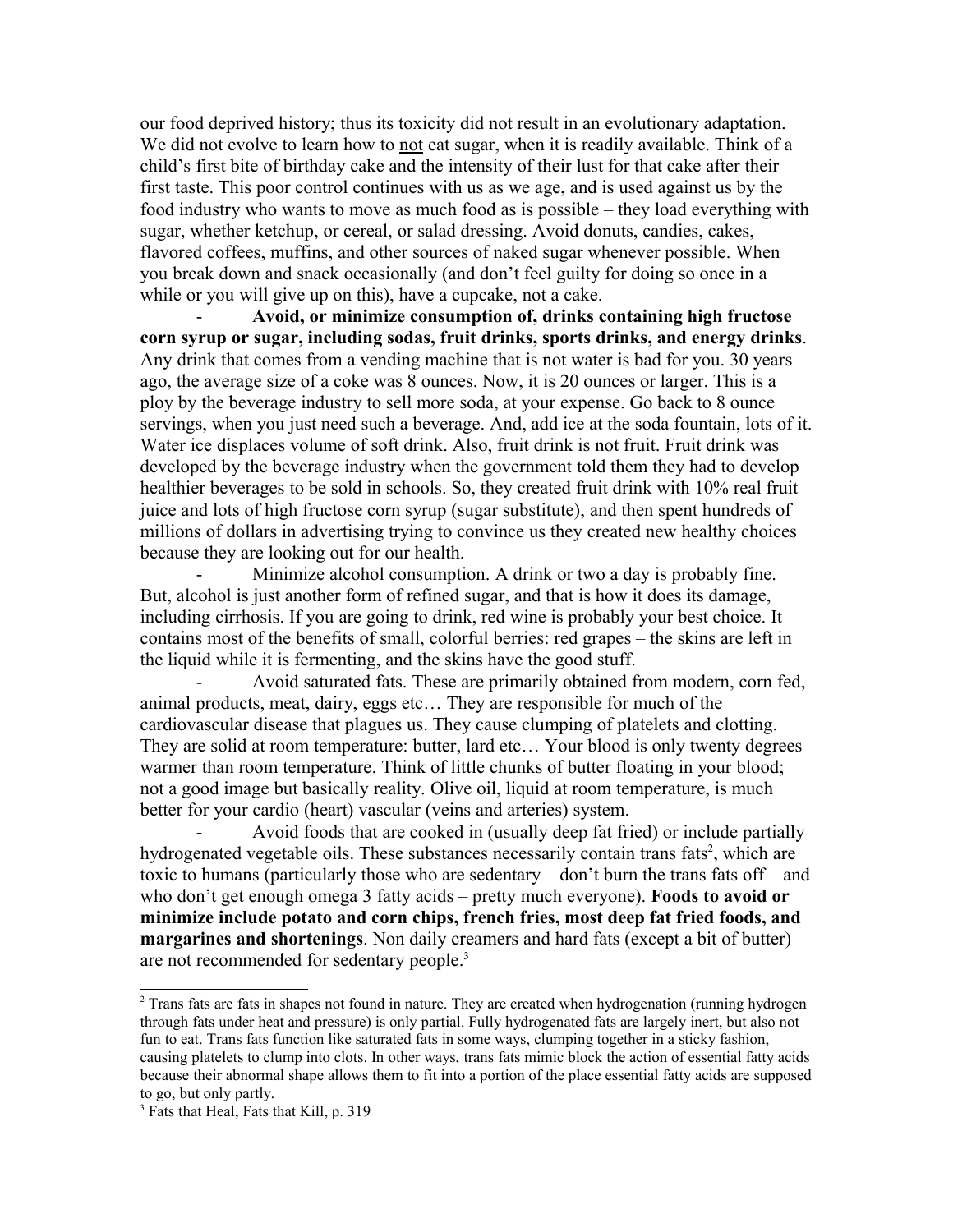- Avoid sausages and other processed meats, which contain cancer causing preservatives like nitrites, fillers like refined starch, and saturated fats.[4](#page-5-0)

- Avoid or minimize foods that contain aspartame (nutrasweet) or monosodium glutamate. These chemicals encourage electrical imbalance in your nervous system. They are not flavor enhancers; they are sensation enhancers. They work by increasing neural excitation, just one more feature of modern society that upregulates neural excitation. Some people respond with migraine headaches, but we are also vulnerable.

Avoid or minimize coffee. Coffee is a strong pro-oxidant, greatly increasing oxidation within your cells. This simply causes you to age faster.<sup>[5](#page-5-1)</sup>

## A Cautionary Note

Don't treat these recommendations like a diet. People fail on tasks that they perceive as painful. It increases stress, and the stress rebounds into more food consumption and worse health. The items in bold above should be relatively easy to implement. The rest will take time. Go gradually in changing your food habits. Don't push yourself far outside your comfort zones at least initially. Pay most attention to the meals you eat during the week, when you are on a regular schedule. These are the most important meals. If you vary a little on the weekend, it is no big deal. If you need some chocolate to be happy, eat some chocolate, but keep the portion size down. If you want desert, eat desert after a meal. But keep it small, and don't eat it after every meal. Also, make sure the meal included adequate fiber and protein to slow down digestion.

### **Other Dietary Advice**

**-** Meal Frequency: Eat upon waking. Eat something every four hours. Eat often. Graze, don't gorge. Don't eat for a few hours before bedtime. Adjust the amount of food you eat in order that you are beginning to get hungry at these times.

Develop Habits: Try to eat at the same rough times each day. This alleviates stress on your system, as your body receives regular dosages on nutrients and energy. This helps avoid spike in blood sugar and insulin. This helps you avoid skipping meals, which is bad for you.

Meal Size: **Don't eat huge meals.** That overstrains your digestive system and sets you up for digestive problems like acid reflux. It also guarantees that a large portion of your calories will be converted to fat because there is a limited amount of calories that can be burned after a meal. When you prepare a meal at home, limit the amount of food on your plate. Americans tend to eat until their plate is empty, regardless of how much food was there to start. At a restaurant, don't eat your whole meal. Meal sizes have gradually increased over the last 40 years to hugely unhealthy levels. Take half your meal home with you. Never supersize. Food industry corporations are always trying to get you to eat more, because that is how they grow their profits. They will keep inventing supersizing options despite their protestations that portion sizes are not growing, fourth meals, super big gulps, 30% more for the same price, and other

<span id="page-5-0"></span><sup>4</sup> Fats that Heal, Fats that Kill, p. 319

<span id="page-5-1"></span><sup>5</sup> Adrenal Fatigue, p. 171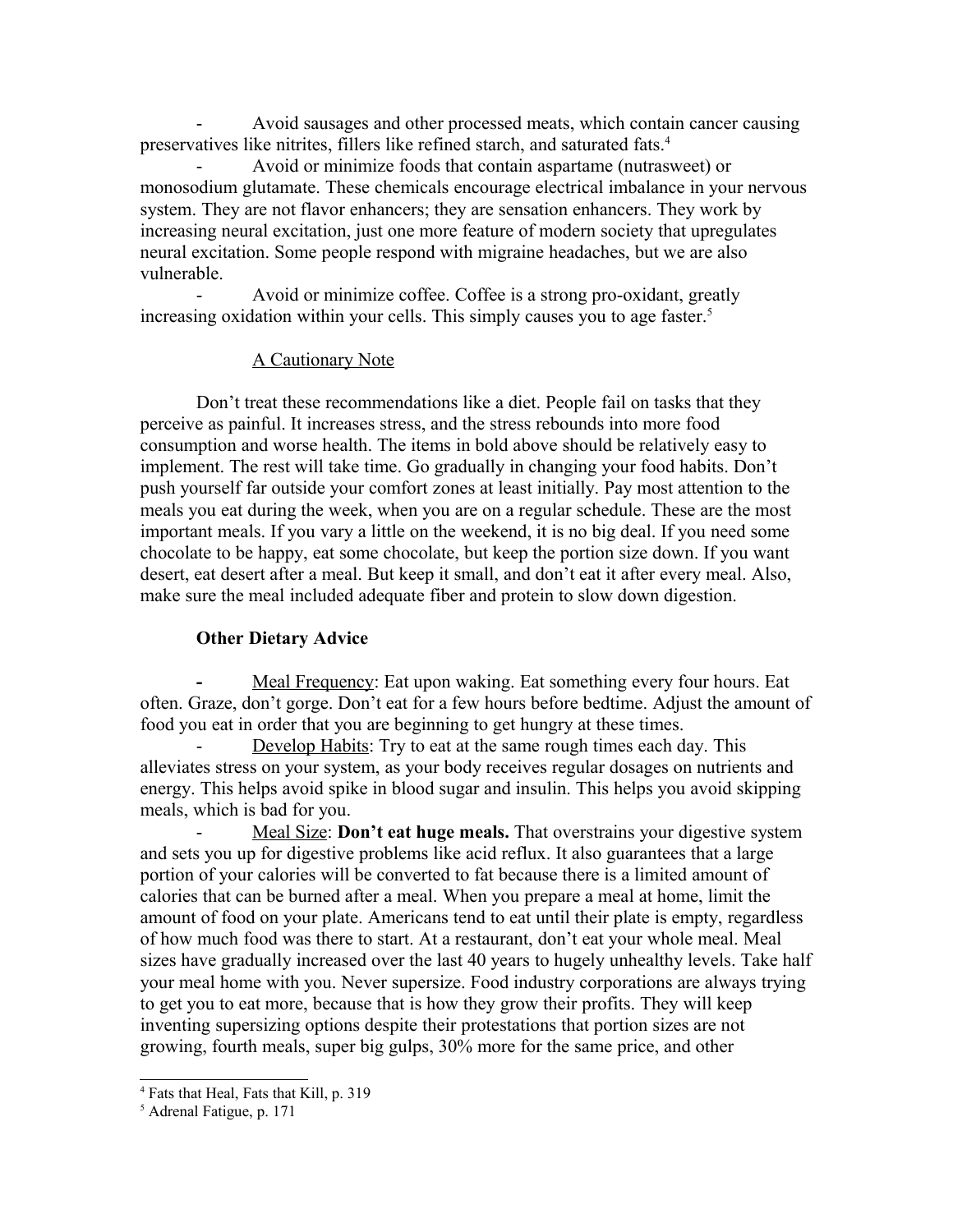packaging techniques to get you to eat more of their products. Supersizing was an invention that overcame societal concerns of gluttony. Researchers found that their customers would not buy a second cheeseburger no matter what they did. But, if they created a Big Mac, their customers would overcome the social norms that discouraged appearing gluttonous and eat the oversized sandwich, which is exactly their goal.

Keep your Home Free: People eat the foods that are around them at home, whether they are good for them or not. If you have bad food around, you will eat it. You will reach for those foods when stressed, at night, when rushed, and in many other circumstances. If the bad foods are not around, you will find something healthier to eat.

Pay Attention: We are all constantly being manipulated by corporate marketers to eat those things that are most profitable for them, which are usually really bad for us. Our choices are at least partly driven by hundreds of media messages we are exposed to every day. Realize you are being manipulated. Resist this intrusion into your dietary health. Think about what you eat and why you eat, which is to be healthy, not a profit center.

Slow Down: Take smaller bites. This will slow down how quickly you eat. The slower you eat, the more chance you have to start feeling full when still eating and keep from overeating. Also, each time you take a bite of food, try to chew 30 times before swallowing. This slows you down but has other benefits. When you chew thoroughly, your food is predigested in the mouth by the enzyme ptyalin, found in your saliva. As a result, the stomach doesn't have to work as hard, and absorption of important vitamins and nutrients occurs more readily. Also, food that is not chewed enough can cause acid reflux and other digestive problems.

Have a Nice Meal: Eat outside on a nice evening. Eat with friends. Have regular family meals. Don't eat in your car, or in front of the television. When we are relaxed, our nervous systems divert blood to our digestive systems, causing them to work better. When we are stressed out, i.e. scarfing an egg mcmuffin while sitting in traffic, blood from is diverted away from our digestive systems, reducing function.

**Eat Breakfast: Never skip breakfast**. Doing so can cause your metabolic rate to drop 5 percent.<sup>[6](#page-6-0)</sup> Include proteins whenever possible in your breakfast. Eating pulp free juice, a piece of fruit, and white toast with jelly starts the day off with the blood sugar swings of naked energy consumption. It sets you in a pattern to want a donut at mid morning and to crave sugars for the rest of the day.

Drink Plenty of Water: If you are dehydrated by 3 percent, this slows your metabolism.

Use Herbs and Spices: Many herbs provide wonderful health benefits and flavors that help our food taste good without needing to add copious salt and sugar. Use garlic, ginger, basil, cilantro and many other herbs and spices liberally. You will get a wide variety of antioxidants and phytonutrients that you need.

Cooking Temperature: Don't deep fry. There is nothing healthy about it. When frying in a pan at home, cook at lower temperatures for a longer period of time and avoid burning your foods. Browned foods are partially destroyed foods. Toxic residues result.<sup>[7](#page-6-1)</sup> If you are going to fry, cook with butter (the fats are saturated, more stable, and

<span id="page-6-0"></span><sup>6</sup> The Cortisol Connection, p. 146

<span id="page-6-1"></span><sup>&</sup>lt;sup>7</sup> Proteins turn into carcinogenic acrolein. Starches and sugars are browned (caramelized) through molecular destruction. Fats and oils are turned to smoke by destruction of fatty acids and glycerol.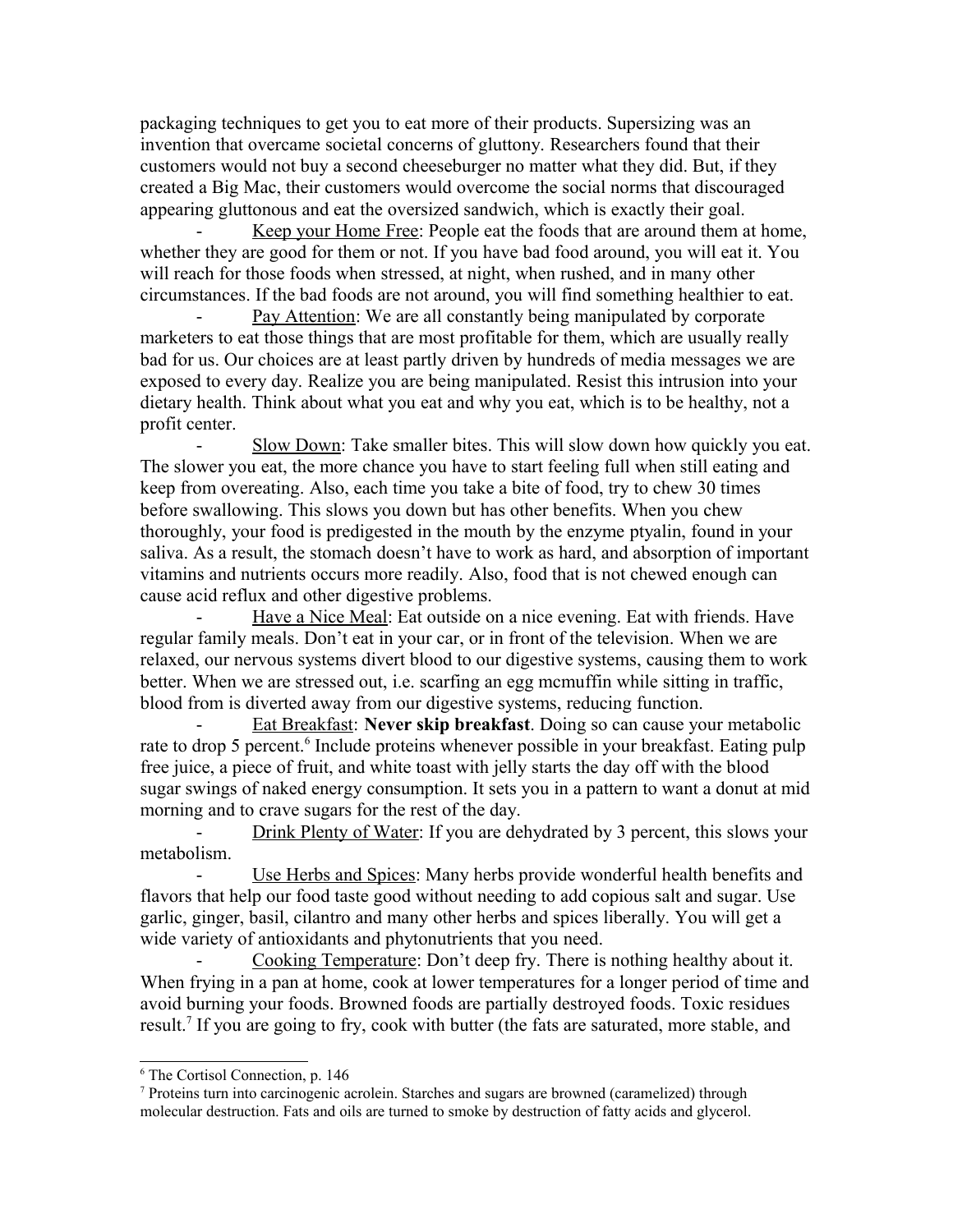not easily destroyed even under high heat). Try to do more steaming, boiling and baking than frying.

Don't Diet: If you want to lose weight, don't diet. Instead, follow the advice herein. Researchers have shown that cognitive dietary restraint, or a perceived ongoing effort to limit dietary intake to manage body weight, is a potent trigger for increasing cortisol (stress hormone) and reducing bone mass.<sup>[8](#page-7-0)</sup> Stress induced by diets causes rebound behavior that causes increased weight.

Food Allergies: One author, who I generally think is good, recommends that everyone should be checked for food allergies. Food allergies can interfere with your ability to function daily and become a profound stress on your adrenal gland, which are a crucial organ in our stress response system.<sup>[9](#page-7-1)</sup>

### **Supplementation**

I used to think that taking supplements was unnecessary; after all, we evolved in a world in which supplements were not available. After much research, I realized that the diet our culture makes available to us is massively deficient in substances that are healthy for us. Even the most conscientious eater has trouble getting the nutrients he needs in our modern world. Any time a meal is consumed outside of the home, the meal is likely to be highly deficient. In fact, over half of the calories in normal American diets comes from foods from which much of the mineral, vitamin, essential fatty acids, and fiber content has been removed – 17% from sugar, 20% from refined cereals, 3% from alcohol, 18% of more from refined fats.<sup>[10](#page-7-2)</sup> One author has had some similar thoughts:

Since most of our foods are not garden fresh, sun ripened, organic, in season, and locally grown, and since we live in an environment polluted with lead, cadmium, smoke, carbon monoxide, plastics, pesticides, and other toxins, we will likely benefit if we enrich the best balanced fresh, whole foods we can get with fresh juices, super foods, food concentrates, or high quality vitamin and mineral supplements. $11$ 

Another component of this, I theorize, is that in hunter gatherer diet times, the ratio of nutrients / fiber to energy was much higher. We had to eat more food than we eat today for the same amount of energy, but a large chunk of that food was undigestable fiber and nutrients. This was because we had not yet bred our vegetables to increase the size of the energy portions. Apples and tomatoes, and many other vegetables, were very small, lots of skin to fruit. Today, all we have available to us are vegetables and fruits with very low ratios of nutrients / fiber to energy. Thus, we don't have to eat as much food to get the required amount of energy producing carbs, fats and proteins. And, this means we don't get nearly enough of the other stuff, which means we need to supplement.

<span id="page-7-0"></span><sup>8</sup> The Cortisol Connection, p. 147

<span id="page-7-1"></span><sup>&</sup>lt;sup>9</sup> Adrenal Fatigue, p. 177

<span id="page-7-2"></span><sup>&</sup>lt;sup>10</sup> Fats that Heal, Fats that Kill, p. 77

<span id="page-7-3"></span><sup>&</sup>lt;sup>11</sup> Fats that Heal, Fats that Kill, p. 319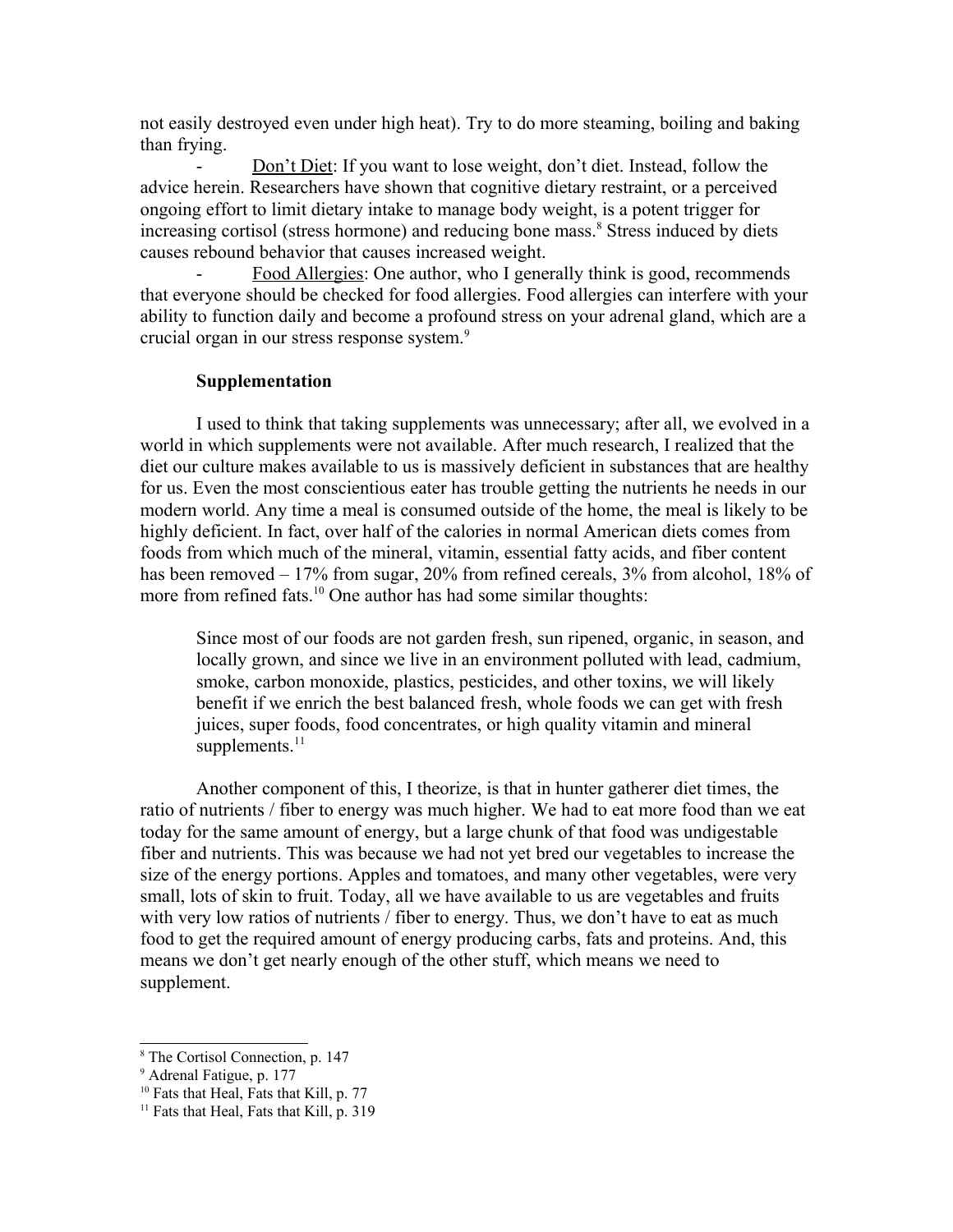- **Everyone should take a multivitamin every day**. Good supplement preparations provide 200 micrograms per day each of chromium and selenium. They should contain more than the RDA of vitamins, but usually contain less than optimal vitamin C and E, so additional amounts of these might be wise. As optimal amount of vitamin C is usually between 2 and 10 grams, and for vitamin E is between 400 and 800 IU for most people.<sup>[12](#page-8-0)</sup>

- **Everyone should take omega 3 fatty acid supplements (2 or 3 capsules) each day**. Omega 3 fatty acids have been methodically stripped from our diets, to our great detriment. Corn replaced grass in the animals we ate – one source gone. Unstable oils like flax and hemp (very high in omega 3 oils) were eliminated by industry which is more interested in shelf life. Other sources disappeared. The result: we get almost no omega 3s. This is exceedingly bad. The situation leads to chronic inflammation, poorly performing cell membranes, neuronal deterioration, and many other problems.

- Other vitamins and minerals that could, and probably should be supplemented, are calcium and magnesium (bulky substances that are only in small amounts in multivitamins), zinc (which is particularly important and available in modern diets in only limited amounts), and B complex vitamins. Zinc supplements should be balanced with copper, 15 parts zinc to 2 copper.

# **Advice to picky eaters**

I am a picky eater. I have been all of my life. This creates challenges in constructing a healthy diet. Some picky eaters are that way because of how their sensory systems process information. Some are what is called tactile defensive, which means their mouth responds negatively to textures that most people don't find offensive. Other people, about 25% of the population, are 'supertasters', meaning they respond to flavor more strongly than most people. Bitterness in particular is challenging for supertasters. This is particularly problematic as most vegetables are bitter (a defense the plants used to not be eaten; fruits are often sweet, because they wanted to be eaten to spread their seeds). Other people are temperature averse, responding negatively to foods or liquids that are warm or cold. Still others have an overly strong gag reflex, causing them not to want to eat foods or portions that trigger this reflex. And, some people have all of these challenges (me) and others. Fortunately, there are strategies that can help.b

First, learn about food. I have found that the more I know about the health benefits of a particular food, the less aversive the food is to me (except broccoli). With knowledge, my thinking brain (prefrontal cortex) can control the negative reaction of my emotional brain (limbic system). Second, identify what it is about a food that you don't like and create a strategy to address that issue. For instance, I don't really like the flavor or texture of green beans, or most vegetables, but if I eat them in the same bite as a piece of meat, the flavor and texture of the meat disguises what I don't like about the vegetable. Or, I can eat a dish in which the meat and vegetable are integrated, like meat loaf (with grass fed beef). Also, if vegetables are served in a dish with a strong sauce, like a Thai stir fry, the sauce provides the buffer which makes them okay. Third, put yourself in

<span id="page-8-0"></span><sup>&</sup>lt;sup>12</sup> Fats that Heal, Fats that Kill, p. 319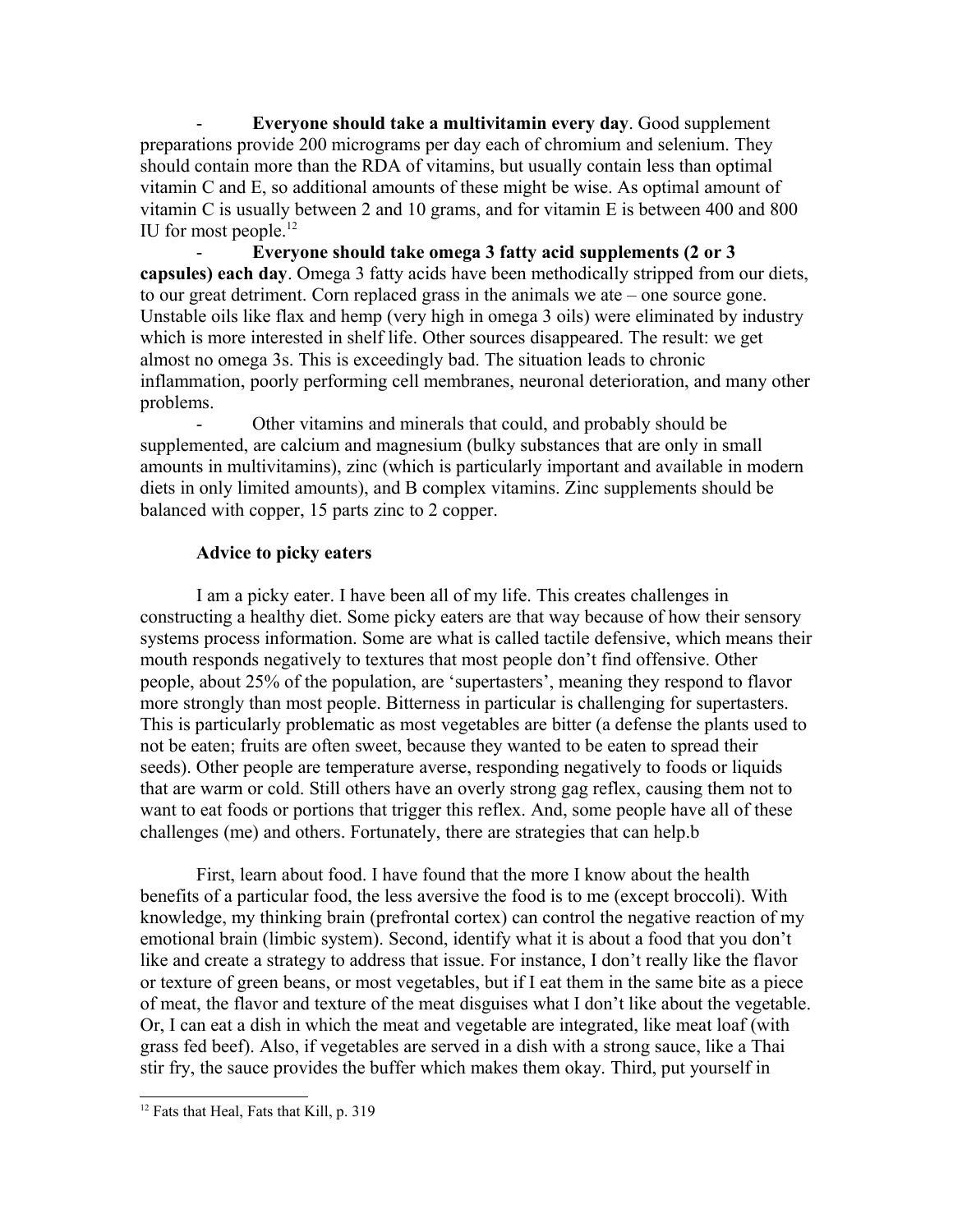situations where are likely to try different foods. I am change averse, and avoid eating new foods simply because of this aversion. Most of my advances in eating have occurred in public. I tend to try more foods when I have pressures from a social setting that overcome my normal change resistance. They also often come when traveling, when I am already feeling adventurous.

# **Exercise**

**Besides maintaining a reasonable diet, exercise is the most important activity one can engage in for long term health and the reduction of chronic illness and disease.** Exercise (or simple movement built into a day) was a crucial part of the human environment during human evolution. When we evolved, we walked on our feet, hunted game or gathered berries, brought water from the stream, built our homes by hand, and herded our flocks. All of this involved moving. The biological balances that control human health were all set during a period when humans moved all of the time. For humans to be healthy, we need to move, a lot. And, this requirement goes up when we are under stress, which is almost constantly these days. Horses that are stressed need to run. It is how their body copes with stress. Horses that are penned during stress frequently simply die. With humans, the relationship is not as quick, but it is the same.

Exercise has a tremendous number of benefits:

Stress: Exercise makes the body more resilient in the face of stress. People who exercise regularly are less likely to get sick after stressful situations. Doctors know exposure to mental or physical stress can increase susceptibility to and severity of disease. In one study, rats that began running on a wheel for four weeks prior to exposure to stress were protected against the suppressive effect of stress exposure on immune response. But rats that either began running on the day of stress or that remained sedentary suffered the negative effects of stress exposure.<sup>[13](#page-9-0)</sup>

Weight Control: Exercise helps keeps the body from becoming fat, and fat in excess is very detrimental to the human body, particularly because the adipose tissue highly present in abdominal fat causes a constant, low grade inflammatory response to exist. I find weight lifting is particularly effective for fat reduction. Greater muscle mass (which initially causes weight gain) increases your metabolism, which causes you to burn more energy, which will ultimately lead to weight loss, fat loss, and better health.

Type II Diabetes Risk: Exercise helps prevent and manage type 2 diabetes. Exercise helps insulin work better, lowering blood sugar. A recent study involved numerous people at risk for Type II diabetes due to their weight. Participants were put on an intensive lifestyle intervention that involved following a low fat diet and walking half an hour five times per week. The results were nothing short of astonishing. Participants in the study reduced their risk of diabetes by 58 percent, whereas participants in another group who took the medication metformin reduced their risk by 31 percent.

Inflammation: Regular, moderate exercise reduces inflammation throughout your body, including in your brain, and reduces the incidence of tiny strokes that can impair your ability to think clearly.

<span id="page-9-0"></span><sup>13</sup> http://www.sciencedaily.com/releases/1998/11/981112075727.htm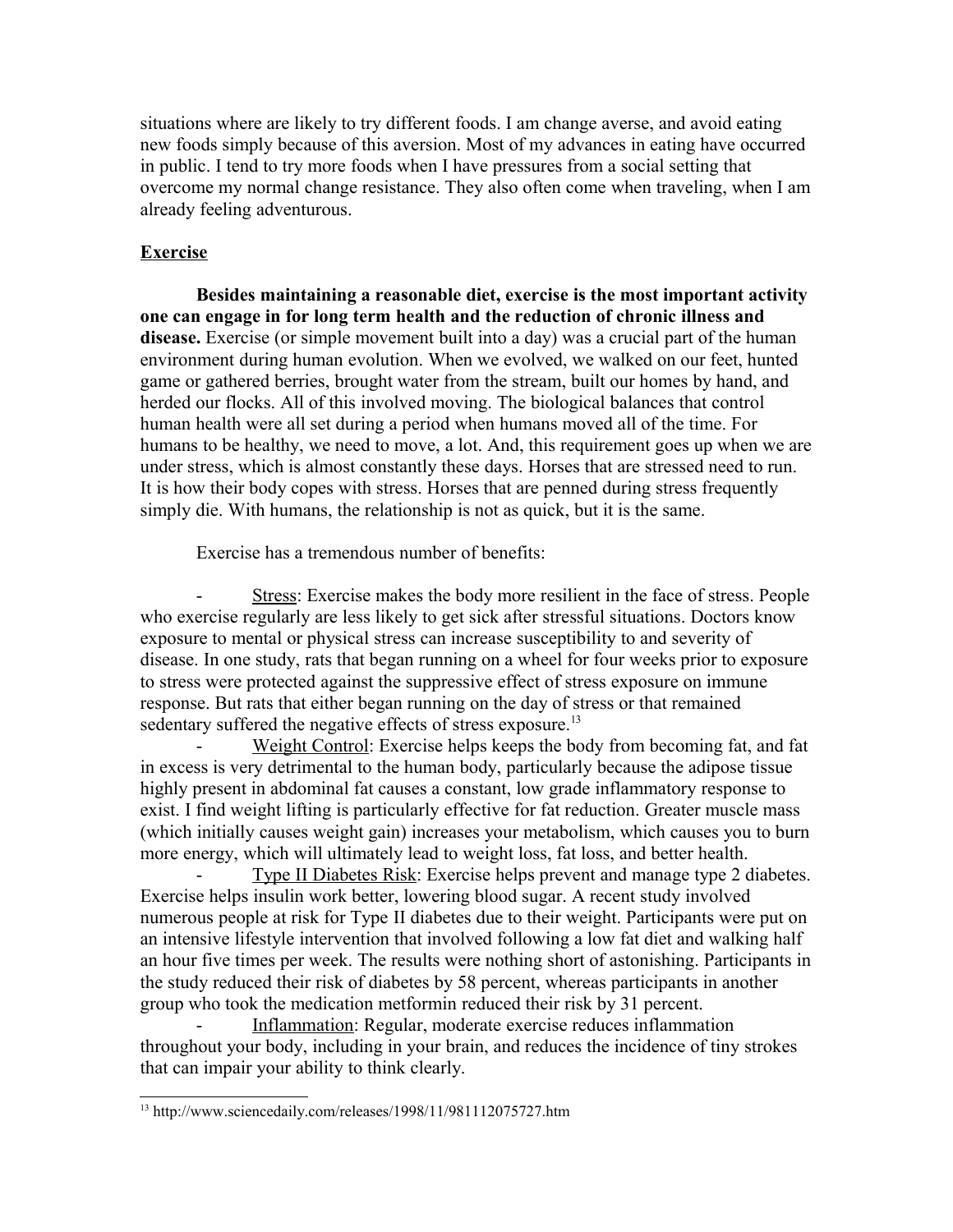- Cardiovascular Health: Exercise improves cardiovascular tone and function. Exercise helps lower blood pressure: A reduction of 5 to 10 millimeters of mercury (mm Hg) is possible. Exercise also improves cholesterol levels. Exercise often increases the concentration of high-density lipoprotein (HDL or "good" cholesterol in the blood), especially when accompanied by weight loss. Exercise also helps reduce triglyceride (stored fat) levels.

Mental Health: Exercise improves mental clarity and cognition. Exercise also helps boost your sense of well-being. Exercise has also been shown to improve mildto-moderate depression and anxiety, improve sleep and boost moods. Levels of beneficial neurotransmitters such as dopamine, serotonin and norepinephrine are higher in those who exercise - the same ones elevated by many antidepressants.

Brain Size: A study published last year by researchers at the University of Illinois reported that just walking for three hours per week for only three months caused so many new neurons to grow that it actually increased the size of people's brains.

**-** Intelligence: Exercise makes you more intelligent. Older adults who exercise regularly have better memory, are better at going from one mental task to another, and can focus and concentrate better than those who are sedentary. Exercise makes younger people smarter too. Kids who exercise have fewer problems with attention-deficit disorder and learn faster. Studies have shown that physical education in schools improves academic performance as well as physical fitness.<sup>[14](#page-10-0)</sup>

Prevent Osteoporosis: Exercise may increase bone density and protect against bone mass decline, especially if weight-bearing activities are involved.

Prevent Cancer: Exercise has been shown to strengthen the immune system, improve circulation, reduce body fat and speed digestion. Each has a role in preventing cancer, particularly cancers of the colon, prostate, uterine lining and breast.

Energy and Stamina: Exercise improves energy and stamina. A lack of energy often results from inactivity, not age.<sup>[15](#page-10-1)</sup>

Exercise is a challenge for many people. Ten thousand years ago, people didn't need to put on their gym shorts and head to the YMCA. They got their exercise through their lifestyle. Today we don't because of cars, elevators, golf carts, automatic can openers and landscapers. In fact, movement is viewed in many corners of our country as low class. People do everything they can to avoid it. We have replaced movement with clever gadgets that we can buy. And, we are suffering horribly as a result. Everyone needs exercise. The negative consequences won't show up tomorrow, but they will show up, and they will be bad. We modern Americans don't seem capable of intellectually tying chronic disease to a failure to exercise for the last decade as a way of motivating ourselves to change, but the connection is blaring.

So, get out there and exercise. Walking three or four times a week for 30 minutes is a minimum. Find types of exercise you enjoy. Try getting on a bike and riding with a friend. Walk instead of riding when playing golf – that will also make it harder to drink beer. Take the stairs instead of the elevator. Lift weights with a personal trainer (weight lifting is hugely beneficial as it speeds up your metabolism and allows for fast weight

<span id="page-10-0"></span><sup>14</sup> http://www.msnbc.msn.com/id/20746682/site/newsweek/page/3/

<span id="page-10-1"></span><sup>&</sup>lt;sup>15</sup> http://www.sciencedaily.com/releases/2008/01/080104123421.htm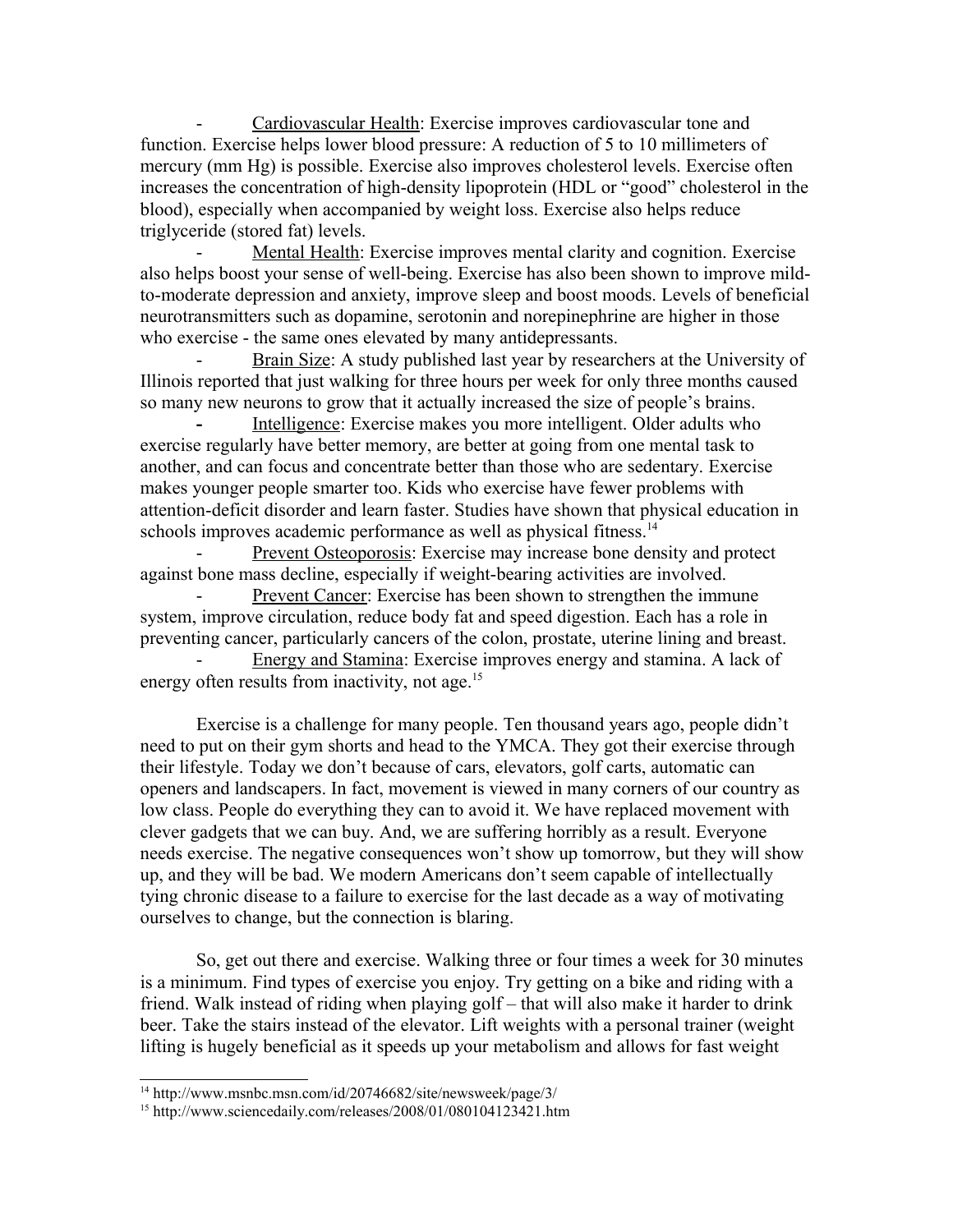loss). Go hiking on weekends. Tinker in your garden. I know the allure of the TV is strong. But, the TV is toxic. Turn it off and go outside. You will enjoy yourself once you get there.

### **Relaxation**

In its natural state, the human body is usually very relaxed. Muscles are loose. The heart beat is relatively slow. The mind is clear. Digestion occurs easily. The regular presence of a relaxed state is crucial to normal human functioning. Unfortunately, this relaxed state is present more and more infrequently among us westernized, supposedly sophisticated, humans. This is for many reasons.

Our lives are more full with responsibilities and activities. We work long hours. When we aren't working, we spend a lot of our time in cars, a place that is extremely not relaxing. When we get home, we have many non-relaxing options to choose from that were not present in human homes 100 years ago. We can, and usually do, watch lots of television, which is filled with violence, emotional conflict, embarrassment, and many non-relaxing emotions that we respond to like they were happening to us thanks to our mirror neurons. We play video games. We surf the web, looking for sources of stimulation. Rarely do we read, or sit quietly, or actively relax through meditation.

Real relaxation is pretty scarce these days, and we are much worse off as a result. Our bodies stay constantly under stress. Recovery periods are reduced in number and duration. And, our bodies stay constantly flooded with toxic stress hormones that were never designed to be constantly present. Humans, 10,000 years ago, dealt with infrequent, but potentially deadly, stressors – acute stressors. And their bodies evolved to cope with this pattern. Today, our stressors are much less immediately serious, but chronic. And, our bodies are not adapted to live this way in a healthy fashion. Diseases of stress (failure of relaxation) are rampant, from autoimmune diseases like MS and rheumatoid arthritis, to cardiovascular disease, to cancer.

To counter this, we need to use many techniques that are, fortunately, readily available.

#### **Space**

People need to build space into their lives. Rather than live in a manner in which you go from activity to activity, place to place, with a feeling of no control (an increasingly common lifestyle), design your day so that you have some time to sit and relax. Take a walk. Sit quietly. Read a fantasy book. We need a little time to ourselves each day in which demands are not pulling on us. We need to relearn how to feel okay just being a little bored, to restrain our (externally created) feelings that we must keep busy if we are to conform to modern ideas of success. And, collapsing exhaustedly onto the sofa at 10 PM to go brain dead and watch Letterman is not enough.

### **Vacation**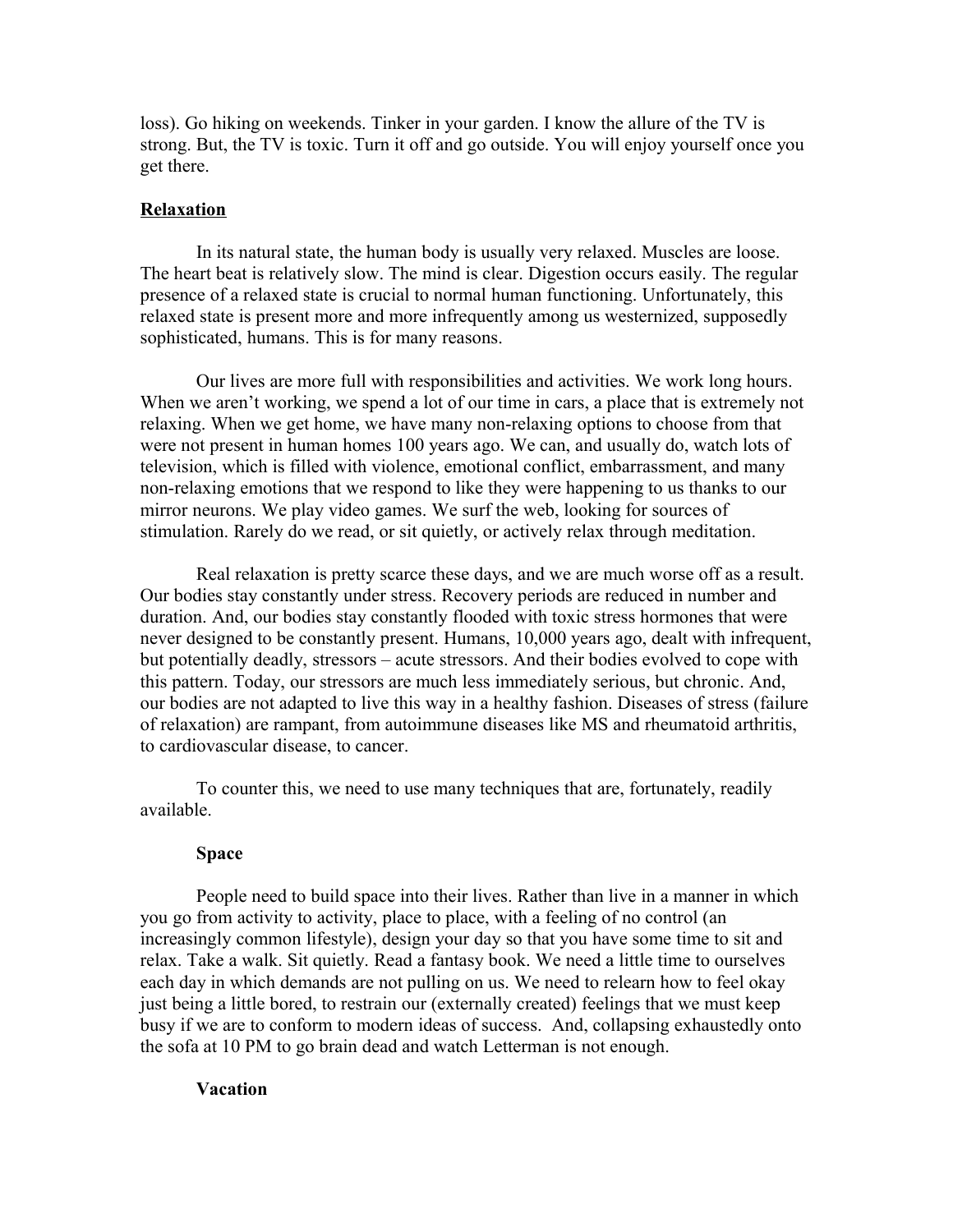Vacations are a very important type of space. They allow the body to live under a lower level of stress for an extended period of time. They allow us to experience what it is like to not be stressed all the time. This helps lift the veil on what our daily lives are like, which gives us an opportunity to contemplate change. You remember that feeling when leaving a tropical vacation of wanting to stay, maybe even wanting to move there. That is a feeling of not feeling stressed, knowing that it feels good, and wanting to postpone the return to a life of stress.

### **Active Relaxation**

There are many techniques that societies (which had much less stress than ours) over the last few millennia have invented to help people relax. Adopt one or two for yourself. Indulge in a weekly massage. Take up yoga. Try meditation. Learn about progressive relaxation techniques. Try learning a martial art. Learn some breathing techniques like belly breathing that help induce the relaxation response.

## **Happiness**

People today have lost touch with activities that really make them happy. They have substituted into their lives activities that they think, have been convinced, are supposed to make them happy – but they really don't. Having an oversized house with a large yard may make someone look really affluent, but affluence doesn't buy happiness, and such a home soaks up a lot of time in maintenance. Living in far flung suburbs may insulate you from the problems of urban poverty, but the time spent driving around prevents you from spending your time doing things that make you happy. And, spending your evening driving your kids from activity to activity may seem like a good idea in creating well rounded kids, but it creates overwrought parents, as well as overwrought kids, with no time for themselves.

Happiness is crucial for human thriving. We need time to do things that calm us to counteract all of the societal influences that are trying to profit through our stimulation. Calmness increases the resiliency of humans to the stresses in our world. Developing hobbies that buffer you from the modern world is a good thing. Painting and sculpture, gardening and landscaping, hiking, bird watching, and many other hobbies have been used for generations to add happiness to human lives. Beauty is something we should strive to be immersed in whenever possible. Beautiful scenes, noises, scents and tastes (that are natural and not chemically created) all work to calm the human nervous system. Enjoy a sunset frequently. Spend time in the woods or walking by a stream or river. Wander around the art museum. Get a fountain for your backyard and enjoy the sounds of running water.

## **Sleep**

Sleep is not a luxury. It is a necessity. While you may be able to get by with 6 hours a night, this is not a cause for celebration. It is a problem for your body. It results in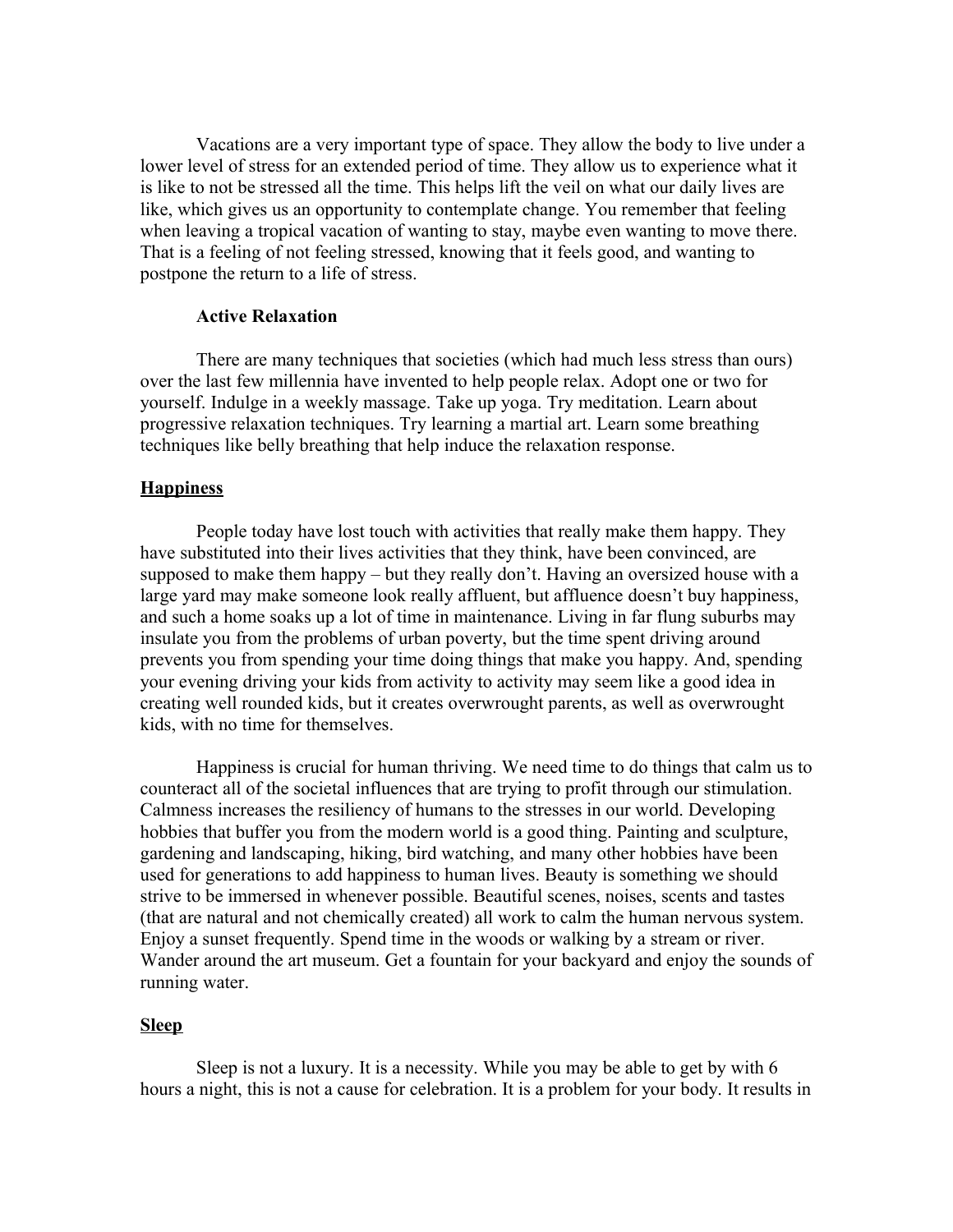a system that is much less resilient in the face of the stresses we all deal with. Chemicals involved in the stress pathways are significantly elevated in those who get inadequate amounts of stress. Glucose metabolism is also affected, promoting Type II diabetes. All of this increases the chances of the development of chronic disease. It reduces quality of life, mental processing, and emotional control.

If you snore, this is likely negatively impacting your sleep. Try to identify the reason you likely snore. If you are overweight, which is often the cause of snoring, lose some weight. If you snore when you sleep on your back, try to sleep in a different position. Try a commercially available product, like Breath Right strips, or Breath Right spray. See if they work for you; your spouse will be happy to help. If you snore and your sleep is not restful, get tested to see if you have sleep apnea, which is a condition in which you are deprived of oxygen until you startle yourself awake. This constant waking makes restful sleep almost impossible.

### **Managing Sensory Inputs**

We live in a world that is very different from a sensory standpoint than the one we evolved in. Our natural world is one that is quiet, beautiful, and soothing. Noises were natural and fluid. Light changes occurred gradually. Touch from fellow humans was frequent. Vibration was non-existent. Modern society has changed all that.

Now, we sit in vibrating cars for hours at a time. We sit under vibrating, fluorescent lights that offer highly deficient illumination. We spend large chunks of our day sitting in front of TV and computer screens that overstimulate our brains. We spend more and more time alone, often not touching another person all day. We spend our days indoors, with various modern conveniences beeping and humming at us, whether cell phones, or vacuum cleaners, or door bells.

This is not the place we grew up as a species. It is toxic to us. We need to actively seek contact with the world we are designed to live in. Most importantly, go outside. Get natural light. Feel the wind. Smell the flowers. Notice the quiet. Hang out in parks. Hike in the woods. Spend some time gardening. Take walks with your partner. This is really important. When you are inside, let in natural light. Use some incandescent bulbs in addition to compact fluorescents; their light is much more complete. Limit your exposure to TV, video games, and computers. Get a fountain and enjoy the sound of running water. If you live next to a busy road, move. The constant drone of cars is not a sound we are adapted to deal with effectively. If you have a long commute, move closer to work, or get a job closer to home.

#### **Managing Intestinal Flora**

An imbalance in the microorganisms of the intestines is another common body burden. The healthy intestines normally contain over 400 different kinds of microorganisms, all living in a delicate balance within their own ecosystem. This balance can be disturbed and produce symptoms ranging from vague and mild intestinal upsets to